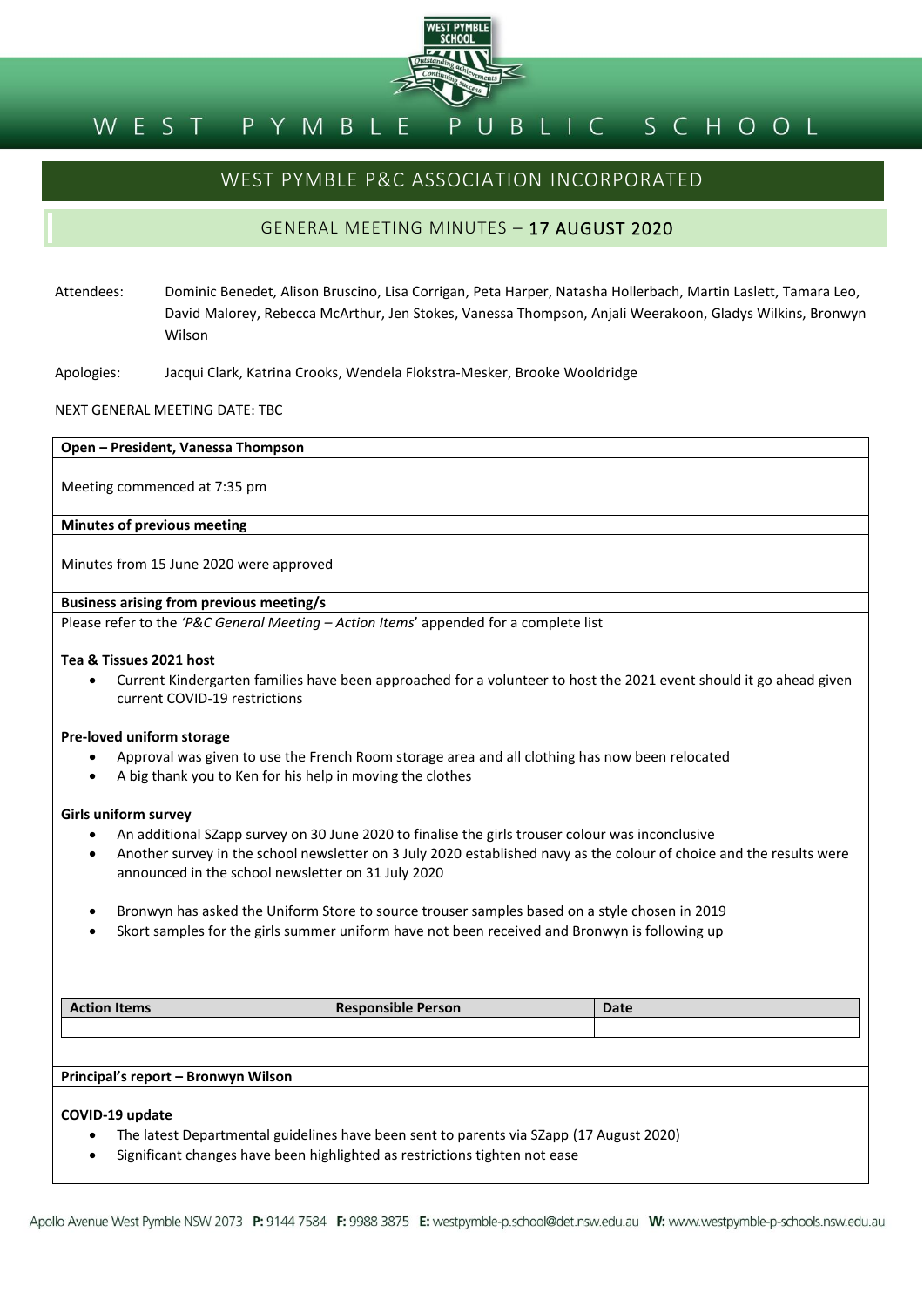## **Class formation 2021**

- Parent requests regarding classes for next year need to be submitted to the Principal not the class teacher
- The Principal makes the final decision after valid requests have been approved by the Learning Support Team
- Valid requests relate to learning issues and requests based on friendships or teacher preference will not be considered
- The school follows the Class Formation Procedure (available on the school website) making professional judgements and parent requests are the last consideration in this process
- Parents are not notified of class formations in advance to avoid building expectations that can't be met
- Changes to enrolment numbers, teacher status, class structures can impact decisions right up to the last moment

## **Girls uniform**

• Refer to *'Business arising from previous meeting/s'* for details

## **Bikes and scooters**

- Students in Y3-6 can ride to school and leave their bikes securely on school grounds
- Scooters are not permitted on school grounds
- Students in K-2 can ride to school at their parent's discretion, but bikes and scooters must return home with the parent

## **Playground upgrade**

- The latest playground upgrade is complete, and students are enjoying the new area
- The sandpit has been used for class activities and sand toys are being purchased
- A new weighted sandpit cover is in use each night and remains on in wet weather during the day
- The next upgrade will now be the Kindergarten play equipment area followed by the flagpole area and Maddy's garden
- Urban Landscapes have provided concept maps, and quotes are still pending

## **High potential gifted education (HPGE)**

- The school is in a unique position with all teachers trained in HPGE
- Thank you to the school community for making it possible for training to go ahead at the beginning of Term 3
- With the latest COVID-19 restrictions all professional learning has stopped so the window of opportunity would have been missed had it not gone ahead

## **Kindergarten orientation**

- A virtual parent information session has been organised for launch from 27 August 2020
- An external company is producing a virtual tour and filming will take place on the first day of Term 4
- Orientation packs will be available for collection on 21 August 2020 at specified times from Tristania Place (see 14 August 2020 newsletter for details)

| <b>Action Items</b> | <b>Responsible Person</b> | <b>Date</b> |
|---------------------|---------------------------|-------------|
|                     |                           |             |

## **School Improvement Plan 2021-2024 – Dominic Benedet**

- The school has commenced the process of developing its strategic improvement plan for the next 4 years
- The goal of improving student outcomes is a collaborative effort between the school and its community
- It is important throughout the process that both groups understand each other and work together to drive the improvement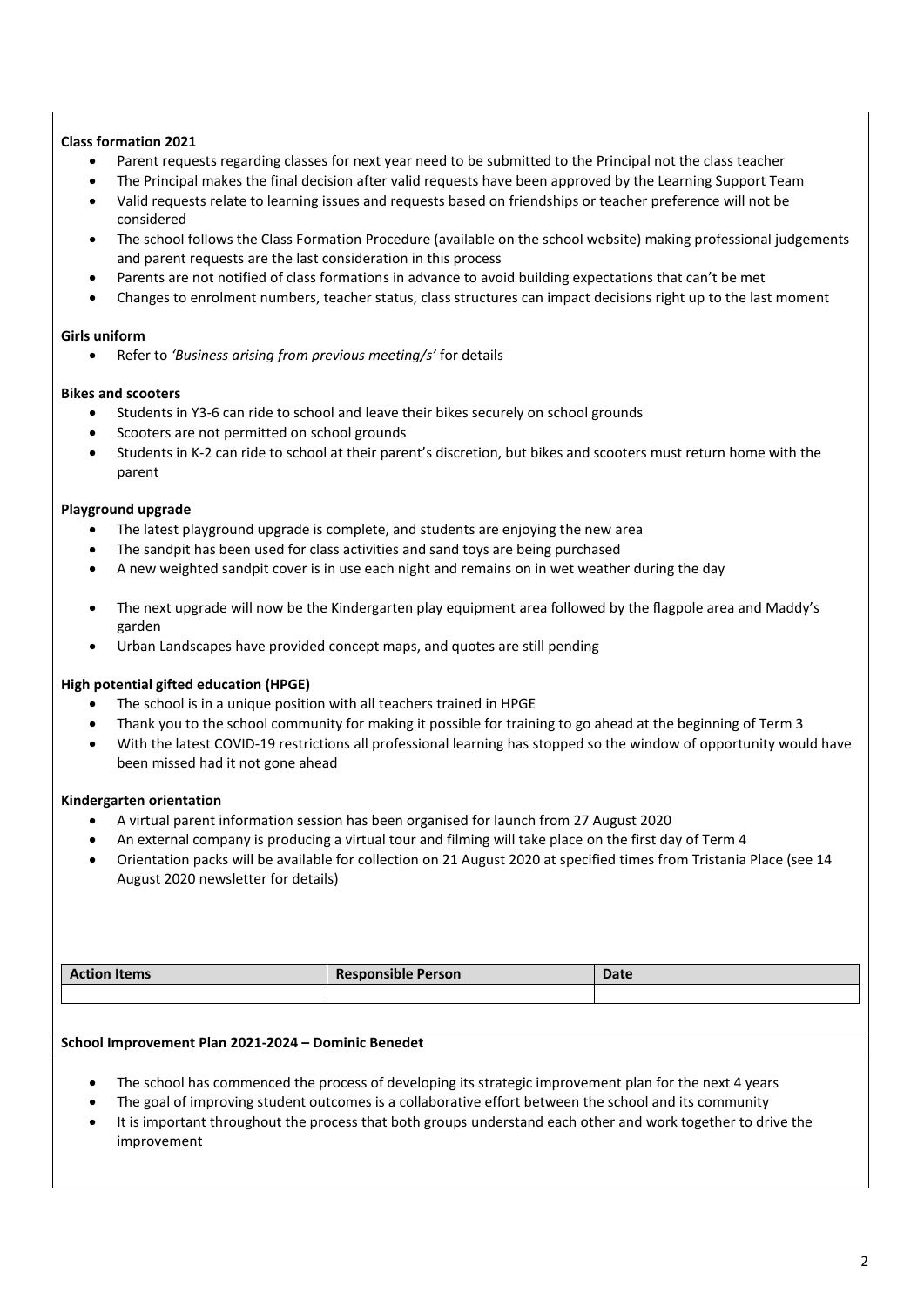- The school excellence cycle (pictured) outlines the process based on 3 key domains and 8 proven categories to drive progress and improvement in schools
- There are 4 stages of the school improvement cycle:
	- o Situational analysis during Term 3 and 4 staff will review their current position and identify next steps, in Term 4 consultation with the community will take place
	- o Strategic improvement plan –developed based on the analysis in stage 1; the plan needs to be submitted by the end of Term 1 2021
	- o Implementation and progress monitoring
	- o Annual reflection
- The link provides a brief overview and further information [https://education.nsw.gov.au/teaching-and-learning/school](https://education.nsw.gov.au/teaching-and-learning/school-excellence-and-accountability/2021-school-excellence-in-action/resources)[excellence-and-accountability/2021-school-excellence-in](https://education.nsw.gov.au/teaching-and-learning/school-excellence-and-accountability/2021-school-excellence-in-action/resources)[action/resources](https://education.nsw.gov.au/teaching-and-learning/school-excellence-and-accountability/2021-school-excellence-in-action/resources)

## **The School Excellence cycle**



| <b>Action Items</b>                   | <b>Responsible Person</b> | <b>Date</b> |
|---------------------------------------|---------------------------|-------------|
| Share link to school improvement plan | Dominic Benedet           | ASAP        |
| information on SZapp                  |                           |             |

**Treasurer's report – Jen Stokes**

# **West Pymble P&C Association Inc. Treasurer's Report**

as of 17 August 2020

## **Bank Accounts - Balances and Movements on Accounts**

The current cash balance is \$196,202.91, an increase from the previous P&C Meeting. The balance is made up of the following:

| <b>Accounts:</b>                   | 15 March     | <b>14 June</b> | 17 August    |
|------------------------------------|--------------|----------------|--------------|
|                                    |              |                |              |
| <b>P&amp;C Transaction Account</b> | \$36,285.36  | \$52,027.87    | \$63,816.71  |
| <b>P&amp;C Investment Account</b>  | \$44,831.75  | \$44,838.44    | \$44,842.30  |
| P&C Building Fund Account          | \$13,480.00  | \$13,482.00    | \$24,983.88  |
| P&C funds held by WPPS             | \$18,728.05  | \$13,002.50    | \$1,978.00   |
| Canteen Account                    | \$3,797.05   | \$4,837.46     | \$5,107.53   |
| Canteen cash draw                  | \$50.00      | \$50.00        | \$50.00      |
| <b>Band Transaction Account</b>    | \$31,767.53  | \$27,814.58    | \$27,819.37  |
| <b>Band Investment Account</b>     | \$27,598.65  | \$27,602.75    | \$27,605.12  |
|                                    |              |                |              |
| Total                              | \$176,538.39 | \$183,655.60   | \$196.202.91 |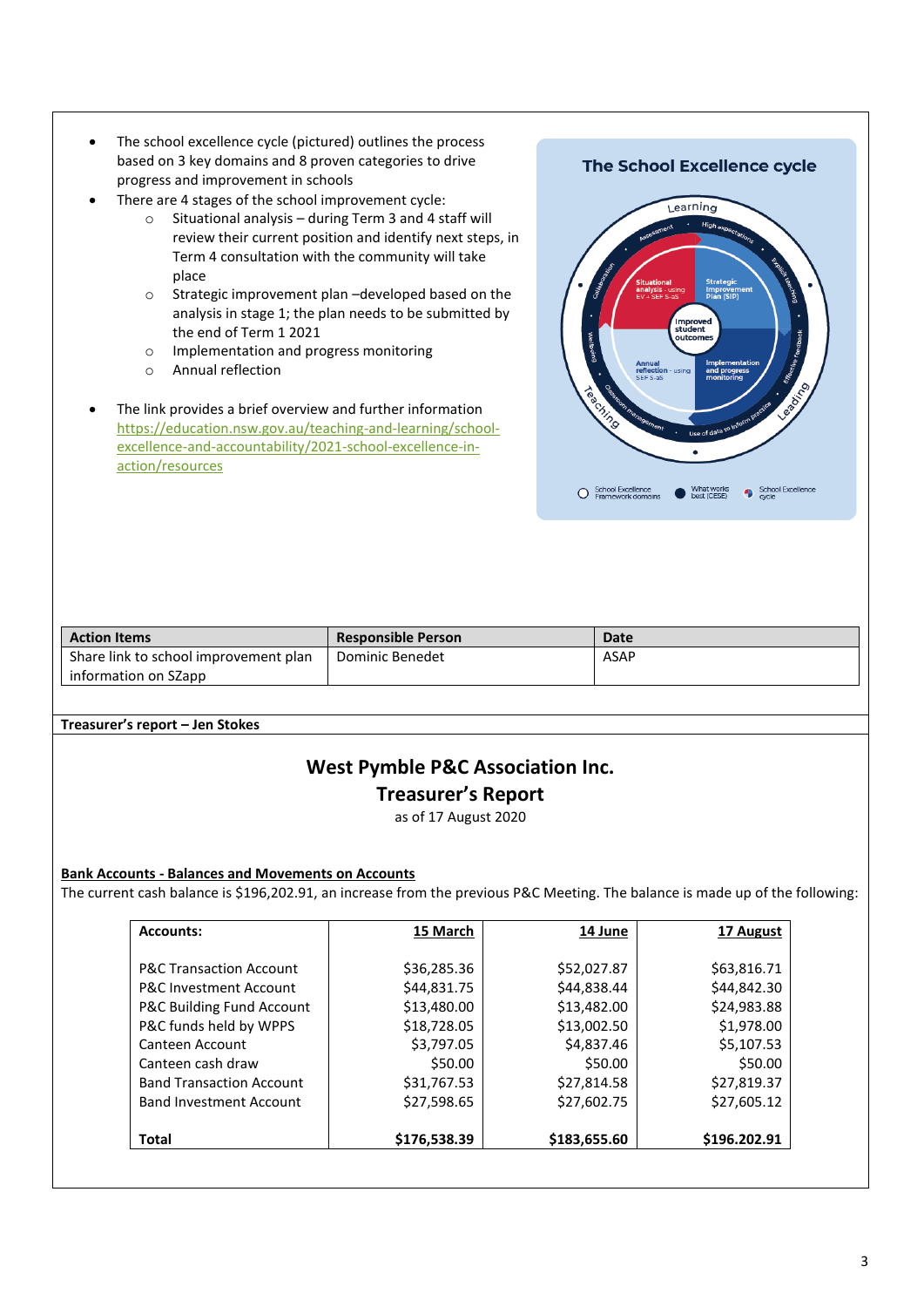## **Band Accounts**

There has been no movement in these accounts.

## **Canteen Accounts**

The canteen account is sitting in a good stable position. We have claimed JobKeeper since March for our 2 staff members and have been reimbursed from the Government. All invoices/payments are paid and up to date.

## **P&C Transaction Account**

We have received the funds from Purry Burry Trust for the Solar My School initiative (held in the building fund account). We have received Term 1 and 2 2020 pledge money due to collection recommendations from the 2019 audit. Our pledge agreements (support teacher, teacher classroom support and playground upgrade) have been received by the school and are awaiting clearance from our account – a total of \$39,089.00.

## **Fundraising**

The spell-a-thon is in full swing and money has started to be received. A tally has not happened as we are waiting for the closing date (28<sup>th</sup>) to receive all monies.

Green team – a request was received for the transfer of money to us for bottle return from a family. This has been approved and we are looking at ways families can assist with this fundraising venture.

## **Voluntary family contributions**

The current pledge money balance is \$1,978.00. We thank parents who have managed to contribute to this fund.

| <b>Action Items</b> | <b>Responsible Person</b> | <b>Date</b> |
|---------------------|---------------------------|-------------|
|                     |                           |             |

## **Rehearsals and lessons**

- Face to face rehearsals and lessons recommenced at the start of Term 3
- Unfortunately, new guidelines released today, 17 August 2020 require rehearsals to be cancelled for the remainder of term
- The position with lessons is unclear, they have been cancelled for now and hopefully Key Music will be able to reintroduce Zoom lessons very soon

### **Fees**

- Fees were revised based on reduced costs for this year, due to band camp cancellation and less rehearsals
- The result was a substantial refund to families that have already paid band fees or a reduction for families yet to pay
- With the latest COVID-19 restrictions fees are again on hold and will need to be reviewed based on a further reduction of rehearsals
- The aim for the year is to simply cover costs

## **Communication**

- The band committee is doing its best to keep band families informed of changes and engaged in the band program
- A big thank you to Key Music for being incredibly flexible and supportive, despite the obvious difficulties for them during this time

| <b>Action Items</b> | <b>Responsible Person</b> | <b>Date</b> |
|---------------------|---------------------------|-------------|
|                     |                           |             |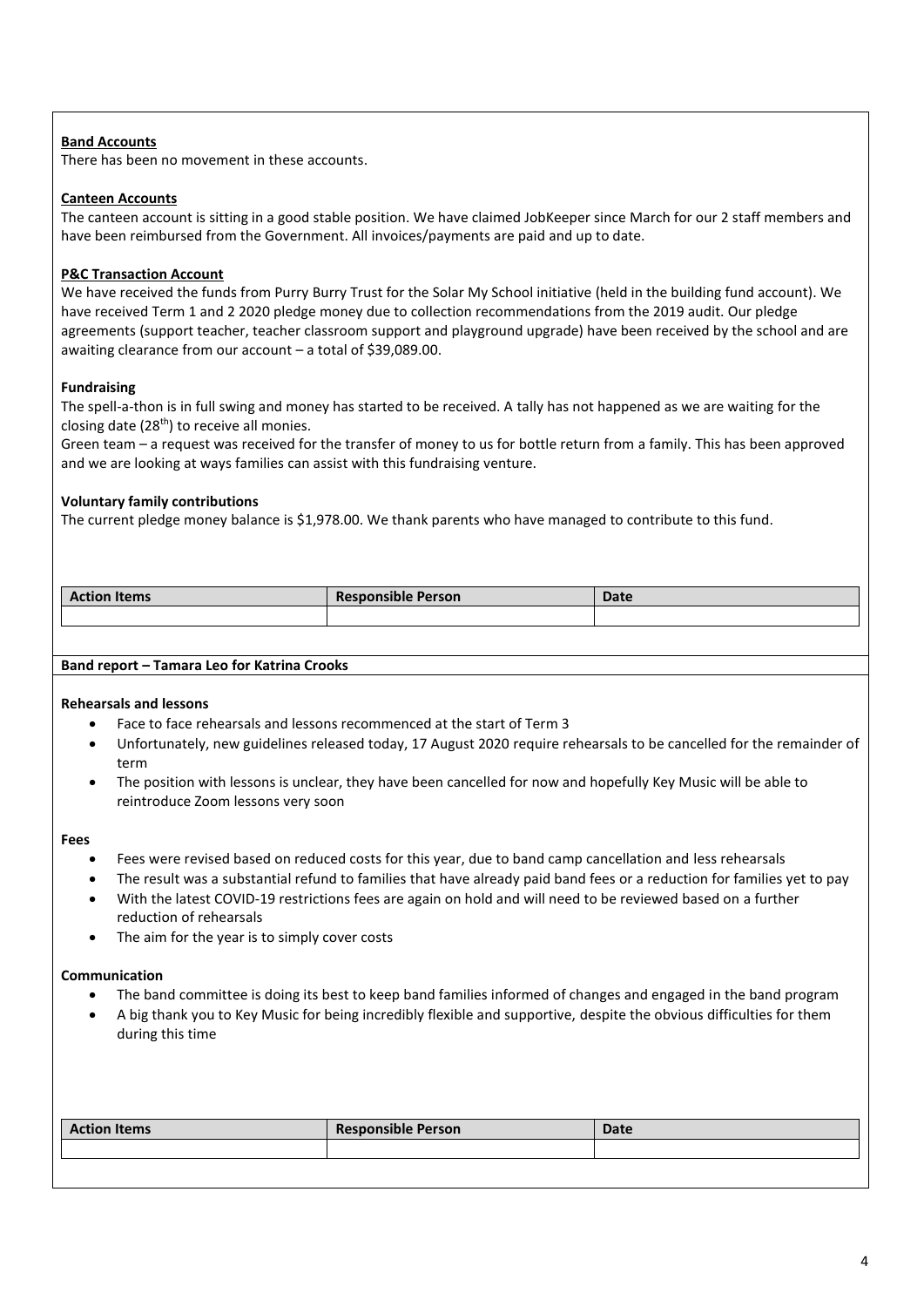## **Canteen report – Vanessa Thompson for Wendela Flokstra-Mesker**

## **Volunteers**

- The staff are very happy to have the wonderful volunteers back in the canteen to help
- Fridays are extremely busy with an average of 150 lunch orders
- Stage 3 student volunteers have not yet returned in the mornings due to COVID-19 restrictions

## **Menu**

- Breakfast is not being served because all the available time is needed to prepare lunches
- Wraps, sandwiches and salads are now available for lunch
- Online orders for afternoon tea have resumed
- Over the counter sales for lunch and afternoon tea have also resumed with strict hygiene measures in place for money handling

## **End of term**

- The end of term sausage sizzle will now take place on the last day of term (Friday, 25 September 2020)
- Fiesta Day has been cancelled due to COVID-19 restrictions allowing the change to take place

| <b>Action Items</b> | <b>Responsible Person</b> | <b>Date</b> |
|---------------------|---------------------------|-------------|
|                     |                           |             |
|                     |                           |             |

## **OOSC report – David Malorey for Jacqui Clark**

### **Canteen allergy board**

• Some student allergy/anaphylaxis information in the canteen is out of date and needs to be reviewed

## **Operation**

- Despite the turbulent times with COVID-19 restrictions the return of students to OOSC has been relatively smooth
- Staff are keeping up with the changes and coping well
- Morning attendance has dropped with many parents still working from home
- Afternoon attendance has remained high
- Casual places are available for both morning and afternoon sessions during the week

## **2021 enrolment**

- Enrolment forms are now available for 2021
- Forms are due from 6:00am on:
	- o Existing families 4 September 2020
	- o New families 11 September 2020

| <b>Action Items</b>                   | <b>Responsible Person</b> | Date        |
|---------------------------------------|---------------------------|-------------|
| Review and update allergy/anaphylaxis | Wendela Flokstra-Mesker   | <b>ASAP</b> |
| information in the canteen            |                           |             |

## **Fundraising report – Lisa Corrigan**

## **Event summary**

- Spellathon Tuesday, 11 August 2020
	- o Thank you to the teachers for supporting the event and Jen for assisting with marking
	- o Test papers have been marked and returned to the office ready to distribute to students
	- o Sponsorship money needs to be returned to the office by Friday, 28 August 2020
	- o Awards for the most correct words go to:
		- $\blacksquare$  K-2 giant teddy class KSB
		- 3-6 trophy class 3/4OH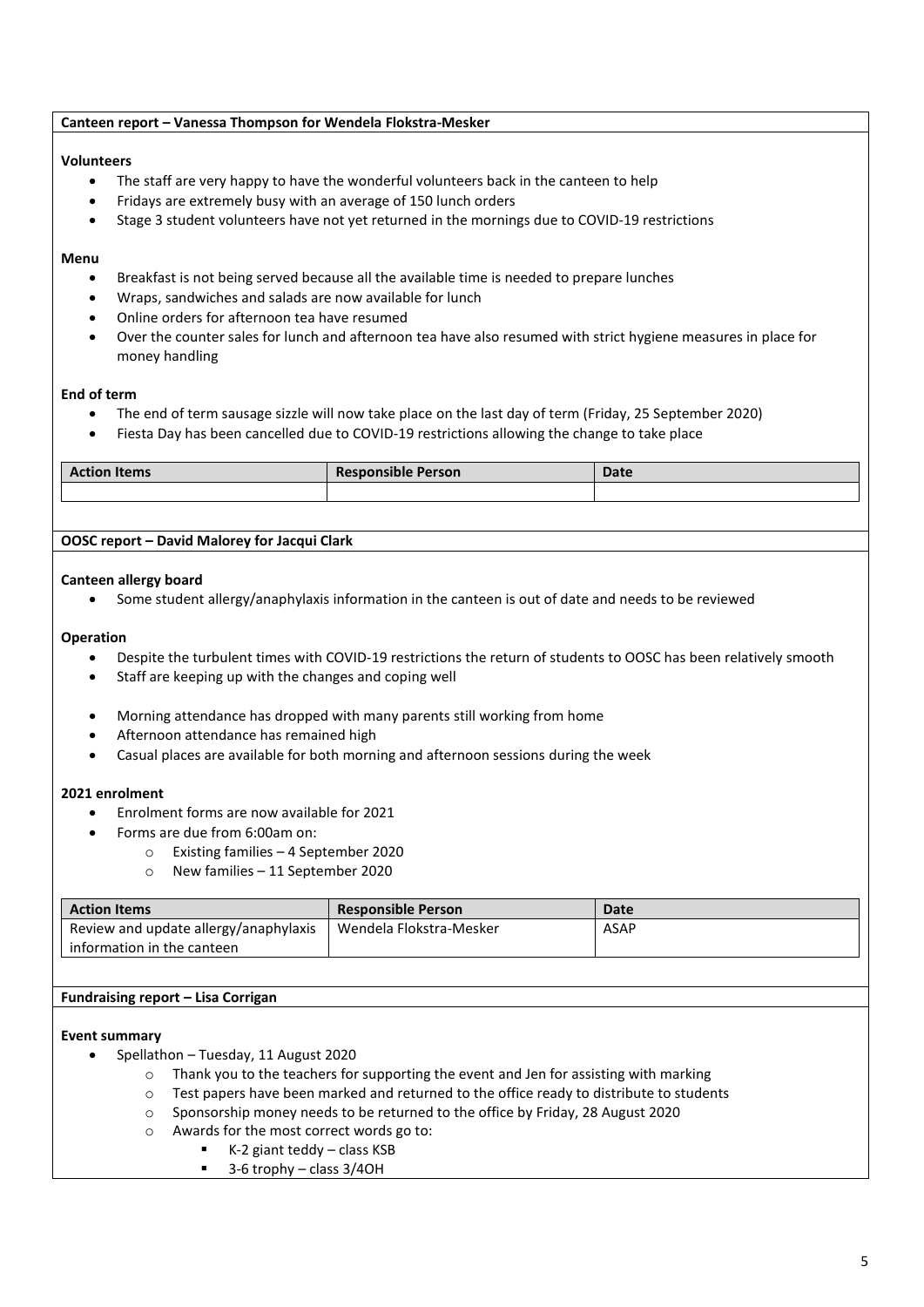## **Upcoming events**

• Term 3 events have not been able to go ahead due to COVID-19 restrictions

| <b>Action Items</b>                         | <b>Responsible Person</b> | <b>Date</b> |
|---------------------------------------------|---------------------------|-------------|
|                                             |                           |             |
|                                             |                           |             |
|                                             |                           |             |
| Grant committee report – Natasha Hollerbach |                           |             |

**Community Building Partnership 2019**

- State MP, Alister Henskens' office has awarded \$26,482 to further playground upgrades
- The Kindergarten play equipment area will be the next space to be upgraded
- An updated quote is urgently required from Urban Landscapes to finalise the paperwork for the upgrade

## **Ku-ring-gai Council Environmental Levy Grant**

- The grant application for a pollinator garden was successful with just over \$1,700 awarded
- This garden is planned for the orchard area near the library

| <b>Action Items</b>        | <b>Responsible Person</b> | Date        |
|----------------------------|---------------------------|-------------|
| Follow up quote with Urban | Bronwyn Wilson            | <b>ASAP</b> |
| Landscapes                 |                           |             |

### **Communication survey – Anjali Weerakoon**

- In December last year the P&C put out a survey to the school community to better understand how they would like to receive information from the school and P&C
- The results of this survey were due to be released in the March P&C meeting after discussing them with Bronwyn
- While the meeting with Bronwyn went ahead, COVID-19 restrictions affected the next few P&C meetings and results were not shared
- 80 people responded to the survey and the preferred method of communication was SZapp
	- After meeting with Bronwyn it was agreed from a P&C perspective to use:
		- o SZapp for short notifications that required a specific action, e.g. sausage sizzle or event ticket purchases, meeting dates
		- $\circ$  Newsletter for more detailed notifications
- In Term 1 a communication schedule was provided to the office so they could fit SZapp messages into the school schedule
- With COVID-19 affecting many P&C events the subsequent terms have resulted in more adhoc SZapp messaging
- The newsletter is being utilised for fortnightly updates and the whole process is working well so far

| <b>Action Items</b> | <b>Responsible Person</b> | <b>Date</b> |
|---------------------|---------------------------|-------------|
|                     |                           |             |
|                     |                           |             |

## **Kiss and Drop – Tamara Leo**

- Concerns have been raised by parents and OOSC staff about student safety in the Kiss and Drop area, specifically around the turning circle
- Congestion has increased, particularly during afternoon pick up and with many cars needing to do a 3-point turn the chance of an accident has also increased, e.g. accidently pressing the accelerator not brake and ending up on the driveway where students are crossing to get to their pickup point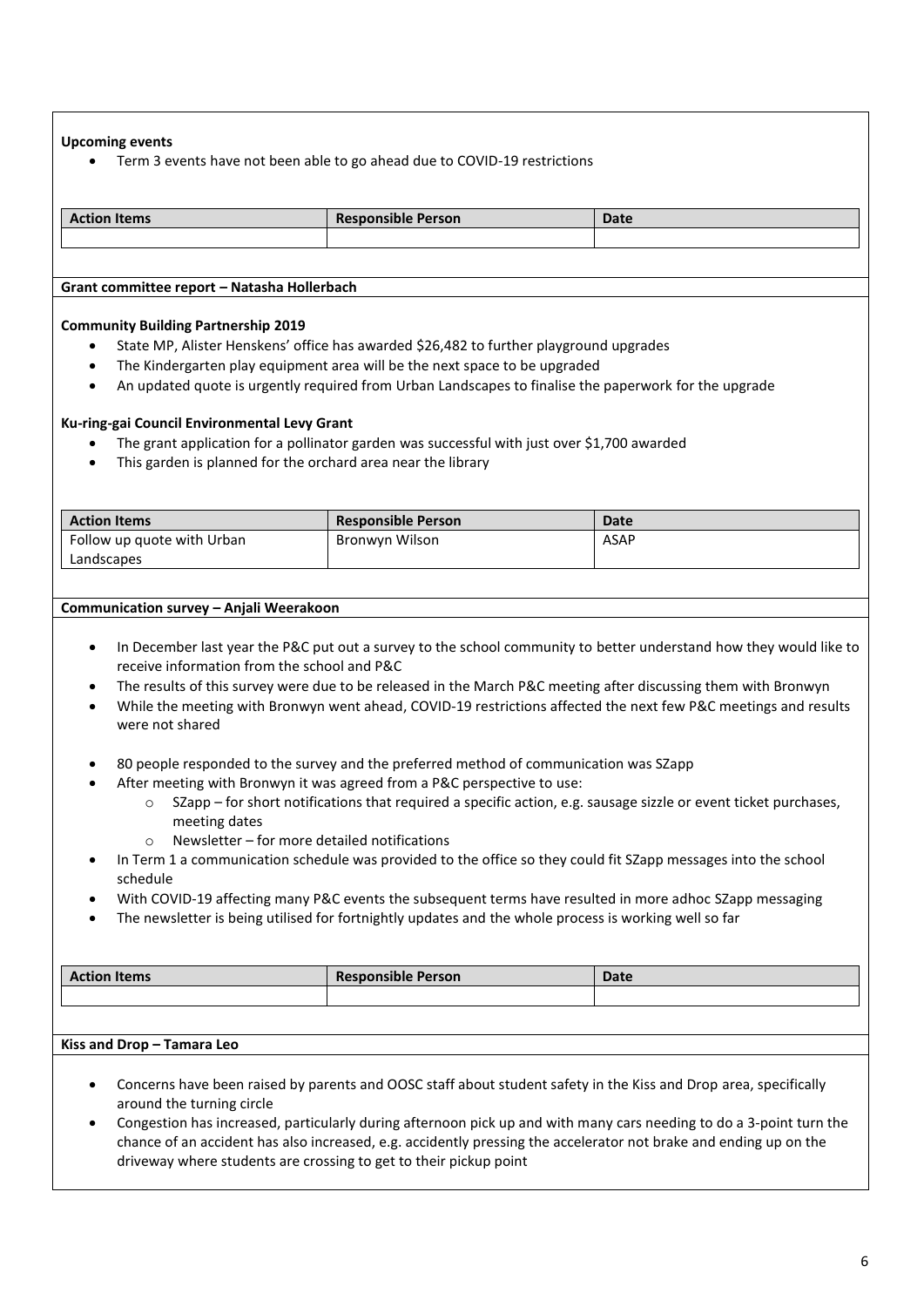- Suggestions to improve safety have been put forward for consideration:
	- o Temporary barricade along the driveway during peak times as a visual deterrent
	- o Extra staff member to assist with students exiting the school gate
	- o Road markings in the turning circle area as a visual guide to best positioning to minimise the need for a 3 point turn
- The road area is not part of the school's jurisdiction however the school will support a P&C submission to the council and RMS for improved safety measures
- Unacceptable behaviour has been observed no students, parents or teachers should be on the road at any time; the path exiting the school should be kept clear for students to get to their pickup point safely and easily
- Parents can report issues directly to the Rangers to have them onsite as soon as possible and then notify the school
- The school will continue to promote Kiss and Drop safety rules by:
	- o Discussing the rules and issues at the next staff meeting to ensure all staff are aware
	- o Sending an SZapp message reminder to the community, highlighting rules, unacceptable behaviour and encouraging walkers to use the Diana Ave or Tristania Pl; if walkers do use Apollo Ave they should stay on the side closest to the OOSC entrance
	- $\circ$  Covering the area near the turning circle with the additional staff member already in place further along the Kiss and Drop area

| <b>Action Items</b>                     | <b>Responsible Person</b> | <b>Date</b>             |
|-----------------------------------------|---------------------------|-------------------------|
| Contact council and RMS regarding Kiss  | Tamara Leo                | Term 3                  |
| and Drop safety improvements            |                           |                         |
| Update staff on safety rules and issues | Bronwyn Wilson            | Tuesday, 18 August 2020 |
| at next staff meeting                   |                           |                         |
| Send SZapp message to school            | Bronwyn Wilson            | <b>ASAP</b>             |
| community about safety rules and        |                           |                         |
| issues                                  |                           |                         |

## **General business**

## **Community messages in school newsletter – Martin Laslett**

• Local sporting groups with registration days coming up can add a message to the school newsletter by contacting the office

| on Items<br>$-1.000$<br>. | $\cdots$<br><b>Responsible Person</b> | Dale |
|---------------------------|---------------------------------------|------|
|                           |                                       |      |

## **Close & next meeting**

Meeting closed at 8:34 pm

Next General Meeting – TBC

- As outlined in the latest Department guidelines meetings will continue in a virtual format
- Notification via SZapp/newsletter will be provided should another meeting be required this term
- If not, the next scheduled meeting is in Week 3, Term 4 (Monday 26 October, 7:30 pm)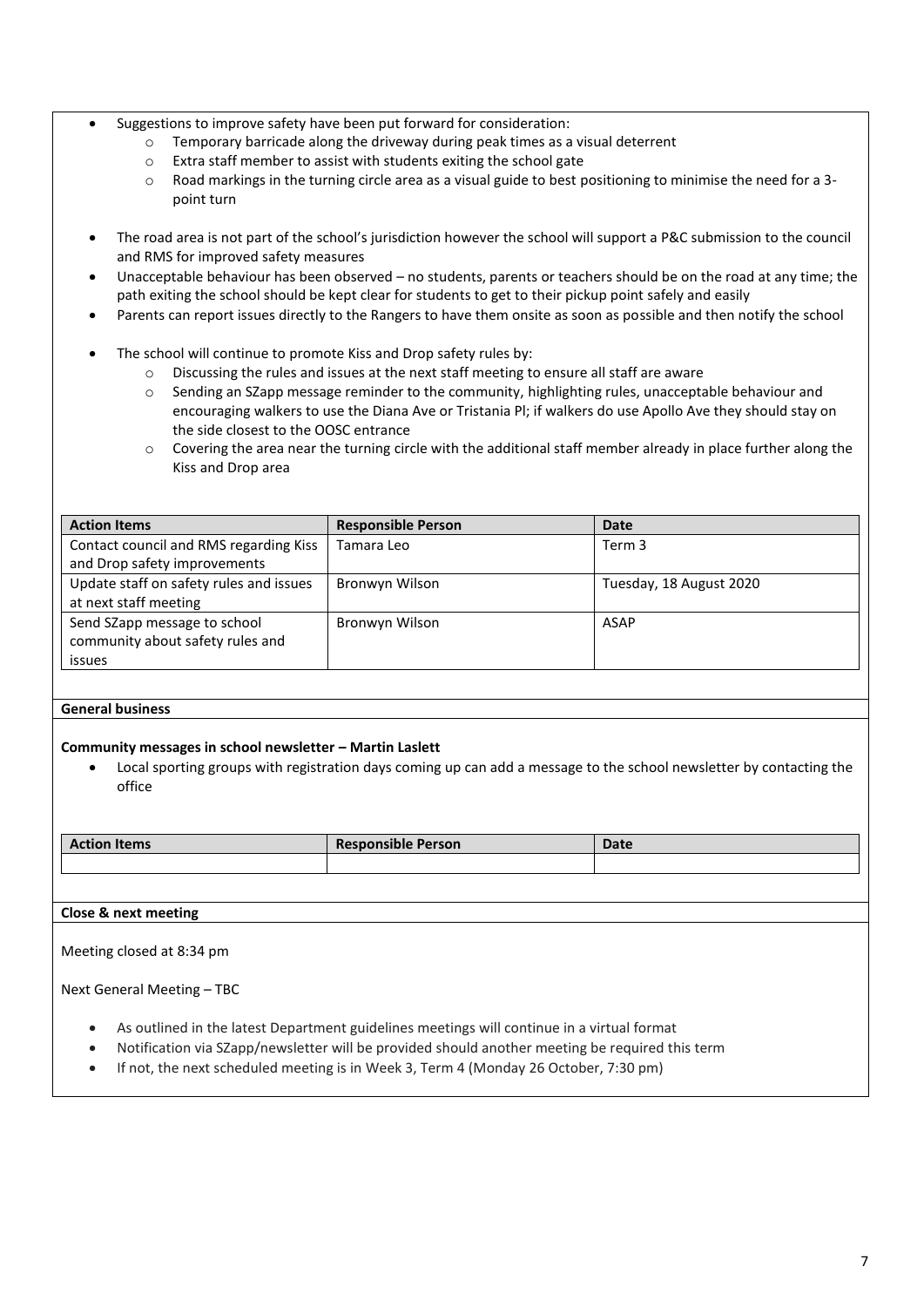## **P&C GENERAL MEETING – ACTION ITEMS (UPDATED 25 AUGUST 2020)**

|                                             | <b>Action Item</b>                                                         | <b>Responsible Person</b>           | <b>Status</b>                                                                                                                                                                                                                          |
|---------------------------------------------|----------------------------------------------------------------------------|-------------------------------------|----------------------------------------------------------------------------------------------------------------------------------------------------------------------------------------------------------------------------------------|
| <b>17 August 2020</b>                       |                                                                            |                                     |                                                                                                                                                                                                                                        |
| <b>School Improvement Plan</b><br>2021-2024 | Share link to school improvement<br>plan information on SZapp              | <b>Dominic Benedet</b>              | <b>COMPLETED</b><br>$20/08/2020 -$ Szapp                                                                                                                                                                                               |
| <b>OOSC report</b>                          | Review and update<br>allergy/anaphylaxis information<br>in the canteen     | Wendela Flokstra-Mesker             | <b>OUTSTANDING</b>                                                                                                                                                                                                                     |
| <b>Grant committee report</b>               | Follow up quote with Urban<br>Landscapes                                   | Bronwyn Wilson                      | <b>OUTSTANDING</b>                                                                                                                                                                                                                     |
| <b>Kiss and Drop</b>                        | Contact council and RMS<br>regarding Kiss and Drop safety<br>improvements  | Tamara Leo                          | <b>OUTSTANDING</b>                                                                                                                                                                                                                     |
|                                             | Update staff on safety rules and<br>issues at next staff meeting           | Bronwyn Wilson                      | <b>COMPLETED</b><br>18/08/2020 - staff meeting                                                                                                                                                                                         |
|                                             | Send SZapp message to school<br>community about safety rules<br>and issues | Bronwyn Wilson                      | <b>COMPLETED</b><br>$18/08/2020 -$ Szapp                                                                                                                                                                                               |
| <b>15 June 2020</b>                         |                                                                            |                                     |                                                                                                                                                                                                                                        |
| <b>Principal's report</b>                   | Organise a Tea and Tissues 2021<br>host                                    | <b>P&amp;C Executive</b>            | <b>ON HOLD</b><br>$17/08/2020$ - checking with<br>current Kindergarten families<br>however event may not go<br>ahead due to COVID-19                                                                                                   |
| <b>Fundraising report</b>                   | Investigate uniform storage<br>options in the French room                  | Bronwyn Wilson/ Vanessa<br>Thompson | <b>COMPLETED</b><br>$19/06/2020$ - approval given to<br>use French room storage space<br>06/08/2020 - clothing has been<br>moved into new space                                                                                        |
| 17 February 2020                            |                                                                            |                                     |                                                                                                                                                                                                                                        |
| Canteen report                              | Arrange survey for changes to<br>canteen opening days                      | Vanessa Thompson                    | <b>ON HOLD</b><br>15/06/2020 - due to COVID-19<br>canteen opening have been<br>modified and will be reviewed<br>in Term 3<br>17/08/2020 - remains on hold<br>in Term 3 due to COVID-19                                                 |
|                                             | Arrange H&S course for Nada                                                | Wendela Flokstra-Mesker             | <b>IN PROGRESS</b><br>15/06/2020 – due to COVID-19<br>only online courses are available<br>and a face-to-face is preferred                                                                                                             |
|                                             | Investigate esky options for milk<br>deliveries                            | Wendela Flokstra-Mesker             | <b>ON HOLD</b><br>15/06/2020 - due to COVID-19<br>and winter temperatures there<br>is no immediate need                                                                                                                                |
| 2 December 2019                             |                                                                            |                                     |                                                                                                                                                                                                                                        |
| <b>OOSC</b> report                          | Invite OOSC staff to the next<br>school WHS meeting                        | Bronwyn Wilson                      | <b>ON HOLD</b><br>$17/02/2020$ – an invite will be<br>sent to the Term 1 meeting held<br>towards the end of term<br>15/06/2020 - due to COVID-19<br>meetings were on hold<br>17/08/2020 - remains on hold<br>in Term 3 due to COVID-19 |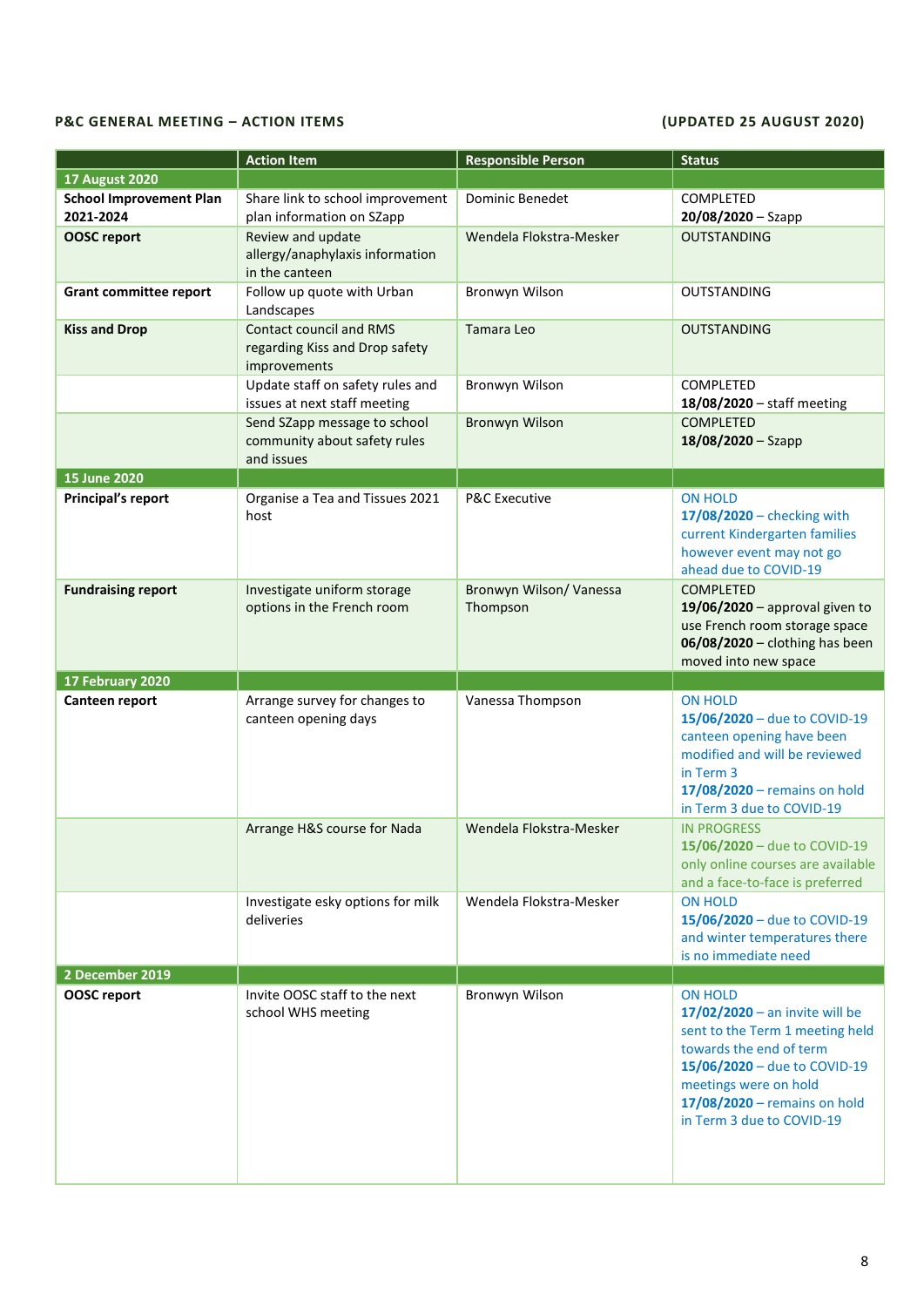| <b>5 August 2019</b>   |                                                                         |                                                |                                                                                                                                                                                                                                                                                                                                                                                                                                                                                                                                                                        |
|------------------------|-------------------------------------------------------------------------|------------------------------------------------|------------------------------------------------------------------------------------------------------------------------------------------------------------------------------------------------------------------------------------------------------------------------------------------------------------------------------------------------------------------------------------------------------------------------------------------------------------------------------------------------------------------------------------------------------------------------|
| Canteen report         | Explore option to use Year 6<br>students for 'sauce station'            | Wendela Flokstra-Mesker                        | <b>ON HOLD</b><br>09/09/2019 - will move<br>investigation to Term 4<br>02/12/2019 - will investigate in<br>2020<br>$17/08/2020 -$ on hold due to<br>COVID-19                                                                                                                                                                                                                                                                                                                                                                                                           |
|                        | Review use of plastic spoons and<br>forks, respond to student letter    | Wendela Flokstra-Mesker/<br><b>Emma Smales</b> | <b>ON HOLD</b><br>$09/09/2019$ – positive feedback<br>for students to supply their own<br>cutlery, continue review in Term<br>$\overline{4}$<br>28/10/2019 - trial of BYO<br>cutlery to be rolled out mid<br>Term 4<br>02/12/2019 - cutlery trial<br>delayed to 2020<br>17/02/2020 - students will be<br>encouraged to bring their own<br>cutlery via School24, sustainable<br>options are still being explored<br>15/06/2020 - due to COVID-19<br>the BYO initiative has been put<br>on hold for Term 2<br>17/08/2020 - remains on hold<br>for Term 3 due to COVID-19 |
| 24 June 2019           |                                                                         |                                                |                                                                                                                                                                                                                                                                                                                                                                                                                                                                                                                                                                        |
| P&C shipping container | Explore repair/replacement<br>options for the P&C shipping<br>container | P&C Executive                                  | <b>IN PROGRESS</b><br>$05/08/2019$ – waiting on quotes<br>for replacement<br>$09/09/2019$ – one quote<br>received and awaiting more<br>quotes; P&C funds not available<br>so alternative funding will be<br>explored<br>$02/12/2019$ – second quote not<br>forthcoming; will continue to<br>investigate in 2020                                                                                                                                                                                                                                                        |
| 11 February 2019       |                                                                         |                                                |                                                                                                                                                                                                                                                                                                                                                                                                                                                                                                                                                                        |
| <b>Uniform Survey</b>  | Re-do girls uniform survey                                              | Bronwyn Wilson                                 | <b>IN PROGRESS</b><br>$25/03/2019$ – consulted with<br>Simone Roberts, awaiting her<br>assessment to improve follow<br>up survey<br>$13/05/2019 - a$ follow-up<br>survey is required for girls<br>summer uniform; girls winter<br>trouser samples are being<br>sourced to review<br>24/06/2019 - Girls winter<br>trouser samples from Excel<br>Uniform samples weren't<br>suitable, Marks & Spencer<br>samples are being sourced<br>05/08/2019 - Marks & Spencer<br>samples are suitable, office to<br>organise models and next steps<br>to be discussed by Bronwyn &  |